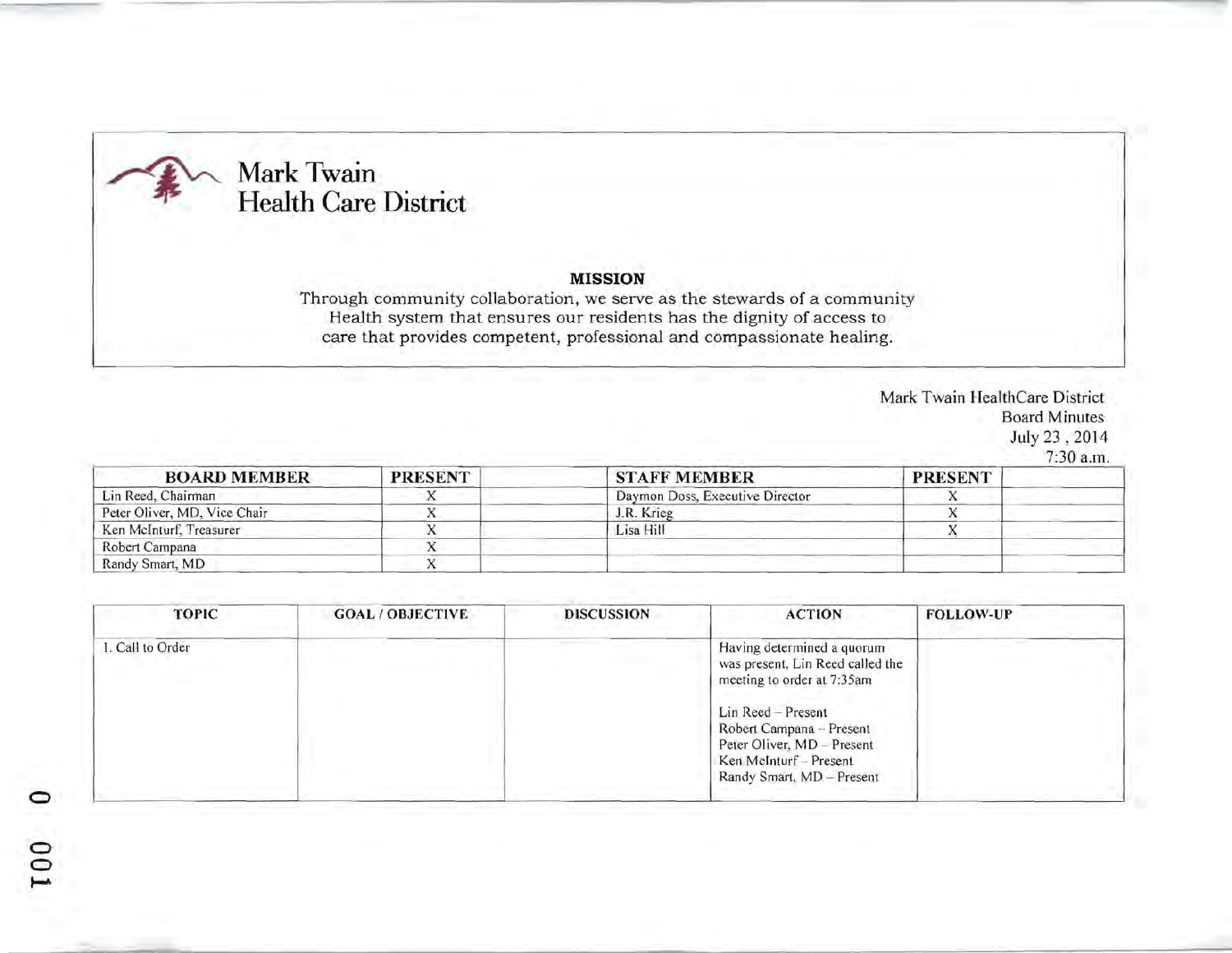| 2. Approve Agenda                                                                          |                         |                                                                                                                                                                                                                 | At the request of Dr. Oliver, item<br>number $#9$ was moved to item $#8$<br>to accommodate Dr. Kelaita's<br>schedule.<br>Dr. Oliver moved to approve the<br>July 23, 2014 Mark Twain<br>HealthCare District Agenda, as<br>amended; The motion was<br>seconded by Dr. Smart and was<br>approved by a vote of 5 in favor,<br>0 opposed. |  |
|--------------------------------------------------------------------------------------------|-------------------------|-----------------------------------------------------------------------------------------------------------------------------------------------------------------------------------------------------------------|---------------------------------------------------------------------------------------------------------------------------------------------------------------------------------------------------------------------------------------------------------------------------------------------------------------------------------------|--|
| 3. Public Comment                                                                          |                         | None                                                                                                                                                                                                            |                                                                                                                                                                                                                                                                                                                                       |  |
| <b>Consent Calendar</b>                                                                    |                         |                                                                                                                                                                                                                 |                                                                                                                                                                                                                                                                                                                                       |  |
| Approval of the<br>June 25, 2014 Minutes<br>Acceptance of the<br>April, 2014<br>Financials |                         |                                                                                                                                                                                                                 | Dr. Smart made a motion to<br>approve the Consent Calendar;<br>the motion was seconded by Mr.<br>McInturf and approved by a<br>vote of 5 in favor, 0 opposed.                                                                                                                                                                         |  |
| Public Comment                                                                             |                         | None                                                                                                                                                                                                            |                                                                                                                                                                                                                                                                                                                                       |  |
| <b>Unfinished Business</b>                                                                 |                         |                                                                                                                                                                                                                 |                                                                                                                                                                                                                                                                                                                                       |  |
| Real Estate Update<br>L.                                                                   |                         |                                                                                                                                                                                                                 |                                                                                                                                                                                                                                                                                                                                       |  |
| a. Dogtown Road                                                                            | Goal #3<br>Objective #1 | Mr. Doss stated that discussions<br>continue regarding the Dogtown<br>Road property. Several meetings<br>have been conducted with the<br>residents of Angels Camp, COG,<br>Cal Trans and The City of<br>Angels. |                                                                                                                                                                                                                                                                                                                                       |  |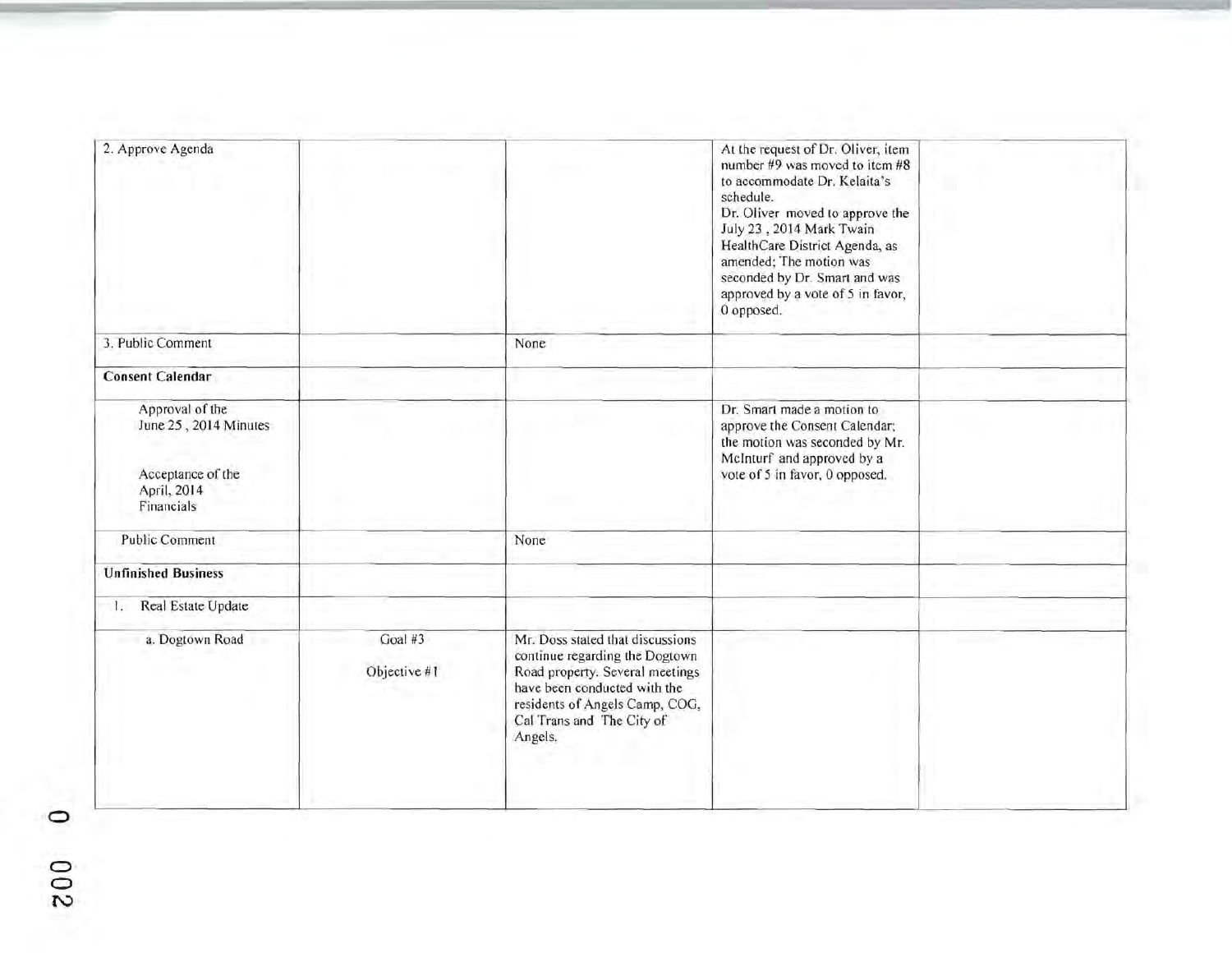| b. August 12 <sup>th</sup> Workshop | A workshop has been scheduled<br>for August 12, 2014 at Bret Hart<br>High School. The meeting will<br>provide an opportunity for<br>residence to brainstorm and<br>provide ideas for the traffic<br>mitigation issues.<br>The revised Plan will be |  |
|-------------------------------------|----------------------------------------------------------------------------------------------------------------------------------------------------------------------------------------------------------------------------------------------------|--|
|                                     | presented to the Planning<br>Commission in late August or in<br>early September for review and<br>consideration. The Plan will then<br>be submitted to the City Council<br>for review and possible approval<br>in October, 2014.                   |  |
|                                     | Once approved, it is anticipated<br>that the property will be fully<br>purchased in October or<br>November, 2014.                                                                                                                                  |  |
|                                     | Mr. Doss provided a reminder<br>that the contract with the seller is<br>valid through August, 2014, and<br>he will continue to talk with the<br>owner regarding an extension if<br>necessary.                                                      |  |
|                                     | Mr. Marks noted that he is<br>optimistic regarding the<br>mitigation plan. A short term<br>solution to the traffic issues is<br>currently being discussed.                                                                                         |  |
|                                     | Dr. Oliver stated that if the<br>project continues to stall at the<br>City Council and Planning<br>Commission level, then it may<br>be necessary to pursue an<br>alternative site. Dr. Smart                                                       |  |

o o  $\breve{\rm e}$  $\breve{\bm{\omega}}$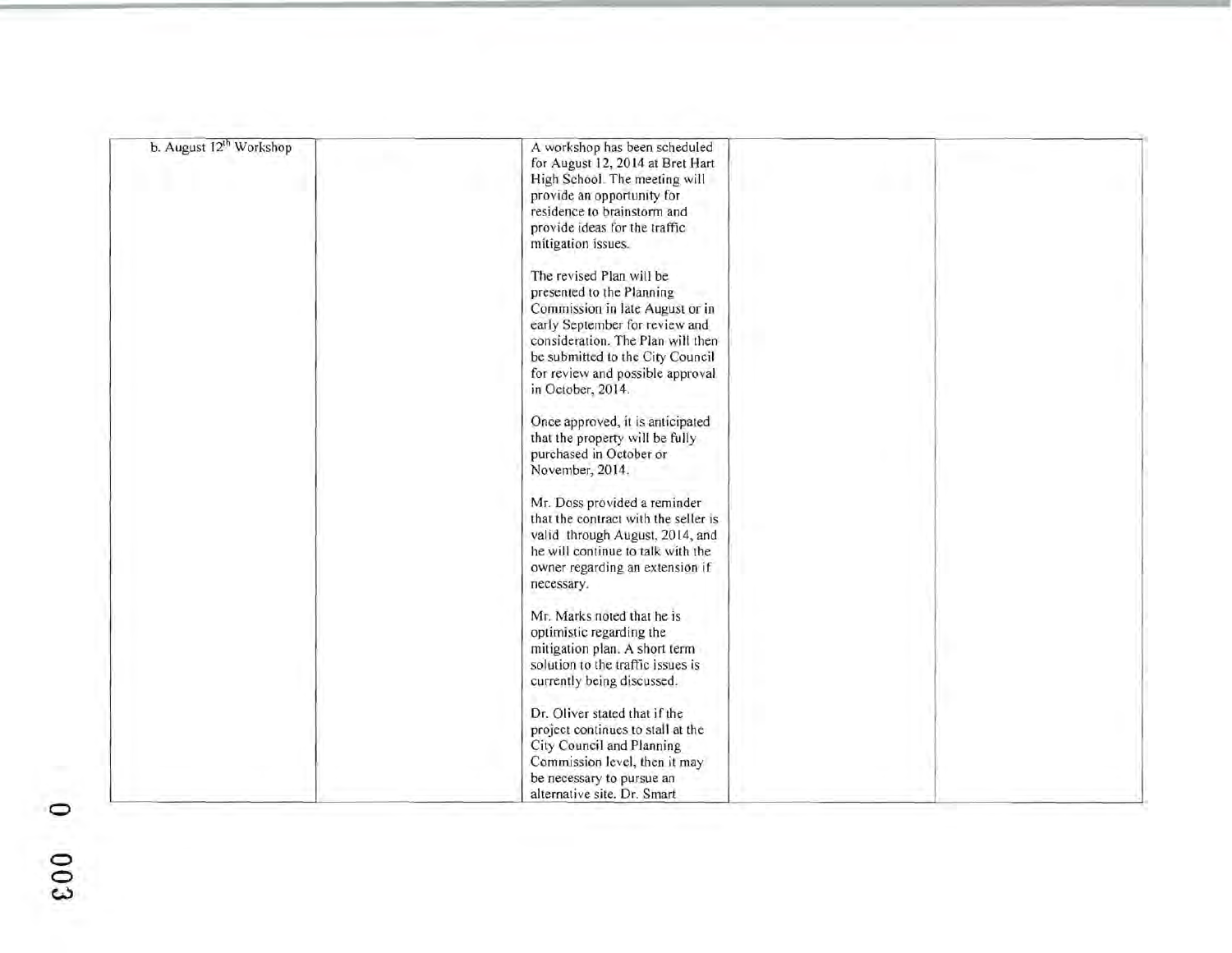|                                                                                                                              |                         | suggested that an alternative site<br>discussion be added to the<br>Agenda in September, 2014.                                                                                                                                                                                                                                                                              |                                                                                                                                                                                                                                                                                                                                                                       |                                                                                                                            |
|------------------------------------------------------------------------------------------------------------------------------|-------------------------|-----------------------------------------------------------------------------------------------------------------------------------------------------------------------------------------------------------------------------------------------------------------------------------------------------------------------------------------------------------------------------|-----------------------------------------------------------------------------------------------------------------------------------------------------------------------------------------------------------------------------------------------------------------------------------------------------------------------------------------------------------------------|----------------------------------------------------------------------------------------------------------------------------|
| <b>Public Comment</b>                                                                                                        |                         |                                                                                                                                                                                                                                                                                                                                                                             |                                                                                                                                                                                                                                                                                                                                                                       |                                                                                                                            |
| 2. Telehealth Update                                                                                                         |                         |                                                                                                                                                                                                                                                                                                                                                                             |                                                                                                                                                                                                                                                                                                                                                                       |                                                                                                                            |
|                                                                                                                              | Goal #5<br>Objective #3 | Dr. Smart reported that progress<br>is moving forward with the<br>wire/connections completed in<br>Suite 105. The Telehealth<br>Coordinator is scheduled to<br>move in to her new office next<br>week.<br>Fee schedules were briefly<br>discussed.                                                                                                                          |                                                                                                                                                                                                                                                                                                                                                                       |                                                                                                                            |
| Public Comment                                                                                                               |                         | None                                                                                                                                                                                                                                                                                                                                                                        |                                                                                                                                                                                                                                                                                                                                                                       |                                                                                                                            |
| 3. Approval of the Sixth<br>Amendment to the Lease                                                                           | Goal #1<br>Objective #2 | Dr. Oliver stated the 6 <sup>th</sup> Lease<br>Amendment has been approved<br>by the Corporate Board of<br>Trustees and will now be sent to<br>the Dignity Health Board for<br>approval.                                                                                                                                                                                    |                                                                                                                                                                                                                                                                                                                                                                       |                                                                                                                            |
| <b>Public Comment</b>                                                                                                        |                         | None                                                                                                                                                                                                                                                                                                                                                                        |                                                                                                                                                                                                                                                                                                                                                                       |                                                                                                                            |
| 4. Approval of the<br><b>Administrative Services</b><br>Agreement (ASA) between the<br>MTHCD and the MTMC<br>Corporate Board |                         | Dr. Oliver noted that the ASA<br>was drafted for approval by<br>Michael Dean, legal Counsel for<br>MTHCD. The Agreement<br>provides increased clarity of<br>duties and responsibilities.<br>The annual budgeted cost of the<br>services provided is<br>approximately \$64,000.<br>Mr. Doss will provide a<br>thorough break-down of cost at<br>the September, 2014 meeting. | Per Roll Call vote a motion to<br>approve the Administrative<br>Services Agreement between the<br>MTHCD and the MTMC<br>Corporate Board, with the<br>provision that the Agreement be<br>a dedicated item on the monthly<br>Agenda for the next 12 months.<br>Lin Reed<br>Aye<br>Robert Campana<br>Aye<br>Ken McInturf<br>Aye<br>Dr. Smart<br>Aye<br>Dr. Oliver<br>Aye | Administrative Services will be<br>included on the monthly<br>MTHCD Agenda for the best 12<br>months as a discussion item. |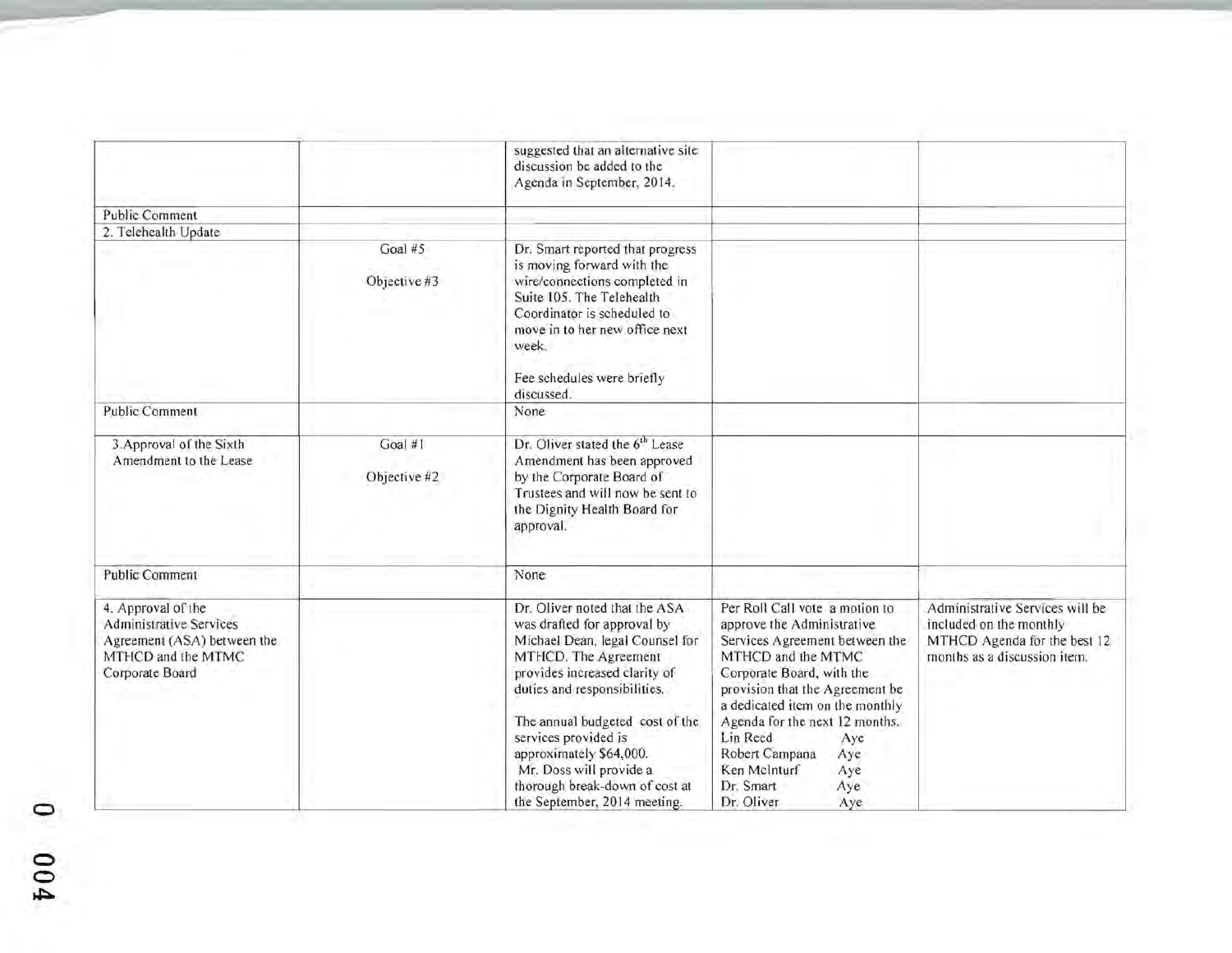| 5. Board Policy Regarding<br>$501(c)3$ Funding          | Goal#<br>Objective #           | This item was tabled until<br>September, 2014.                                                                                                                                                                     |                                                                                                                                                                                                                                                        |  |
|---------------------------------------------------------|--------------------------------|--------------------------------------------------------------------------------------------------------------------------------------------------------------------------------------------------------------------|--------------------------------------------------------------------------------------------------------------------------------------------------------------------------------------------------------------------------------------------------------|--|
| 6. Physician Education Forum                            | Goal # 1<br>Objective # 1      | Dr. Smart reported that<br>Dr. Greg Melcher has agreed to<br>be the guest speaker at the<br>upcoming Health Education<br>Forum, scheduled for October 1,<br>2014 at Camps Restaurant.<br>His fee will be \$500.00. |                                                                                                                                                                                                                                                        |  |
| <b>Public Comment</b>                                   |                                | None                                                                                                                                                                                                               |                                                                                                                                                                                                                                                        |  |
| 7. Approval of FY2014-2015<br><b>Operational Budget</b> | Goal # 2, 4 & 5<br>Objective # | Mr. Doss briefly discussed the<br>FY2014-2015 revised Budget<br>(Attachment C).<br>A budget amendment increase<br>of \$5,000 was recommended for<br>ASA Services.                                                  | Dr. Oliver made a motion to<br>approve the Revised<br>FY2014-2015 Operational<br>Budget, as amended and<br>recommended by the Finance<br>Committee; the motion was<br>seconded by Dr. Smart and was<br>approved by a vote of 5 in favor,<br>0 opposed. |  |
| Public Comment                                          |                                |                                                                                                                                                                                                                    | None                                                                                                                                                                                                                                                   |  |
| 8. Calaveras County Needs<br>Assessment                 | Goal #<br>Objective #          | Dr. Kelaita thanked the MTHCD<br>for their support of \$20,000 to<br>the Chronic Disease Self-<br>Management Project.<br>The 2014 Community Needs                                                                  |                                                                                                                                                                                                                                                        |  |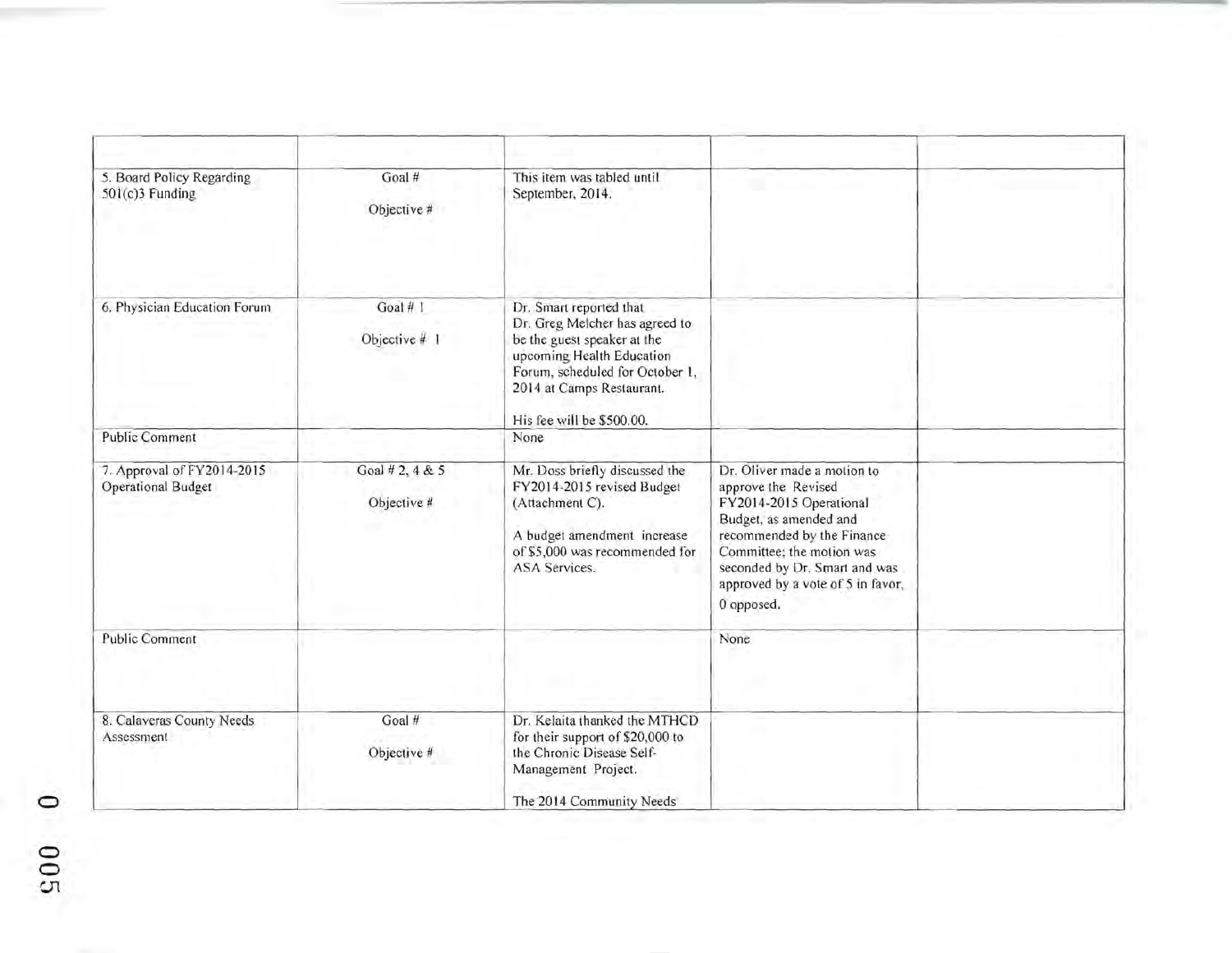| <b>NEW BUSINESS</b>                                                                                                                                                                                           | Assessment was distributed, as<br>attached.<br>Dr. Kelaita noted that this report<br>(issued every 3 years) was more<br>inclusive than in years past and<br>he appreciated the accurate<br>reflection of the needs of<br>Calaveras County. He<br>encouraged the Board members<br>to refer to it from time to time as<br>a reminder of what the<br>community is in need of.<br>Dr. Smart suggested that the<br>report is included in the next<br>MTHCD Strategic Planning<br>Session. |                                                                                                                                                      |
|---------------------------------------------------------------------------------------------------------------------------------------------------------------------------------------------------------------|--------------------------------------------------------------------------------------------------------------------------------------------------------------------------------------------------------------------------------------------------------------------------------------------------------------------------------------------------------------------------------------------------------------------------------------------------------------------------------------|------------------------------------------------------------------------------------------------------------------------------------------------------|
| 9. Board Policy Documents                                                                                                                                                                                     |                                                                                                                                                                                                                                                                                                                                                                                                                                                                                      |                                                                                                                                                      |
| Board of Directors Job<br>a.<br>Description<br>(Attachment D)<br>b. Code of Conduct<br>(Attachment E)<br>Meeting Policy<br>c.<br>(Attachment F)<br>Roles and<br>$d_{-}$<br>Responsibilities<br>(Attachment G0 | Mr. Doss stated that he will be<br>creating a binder that will<br>include all of the Board Policies.<br>The policies will be submitted to<br>the Governance Board of ACHD<br>for final approval.                                                                                                                                                                                                                                                                                     |                                                                                                                                                      |
| Public Comment                                                                                                                                                                                                | Craig Marks recommended that<br>the Board draft a policy to<br>address the hiring and firing of<br>the District CEO.                                                                                                                                                                                                                                                                                                                                                                 | Mr. Doss will include a footnote<br>in the Roles and Responsibilities<br>policy (Attachment G) to address<br>hiring and firing of a District<br>CEO. |
| 10. President's Report                                                                                                                                                                                        | Mrs. Reed reported:                                                                                                                                                                                                                                                                                                                                                                                                                                                                  |                                                                                                                                                      |

o  $\frac{6}{5}$